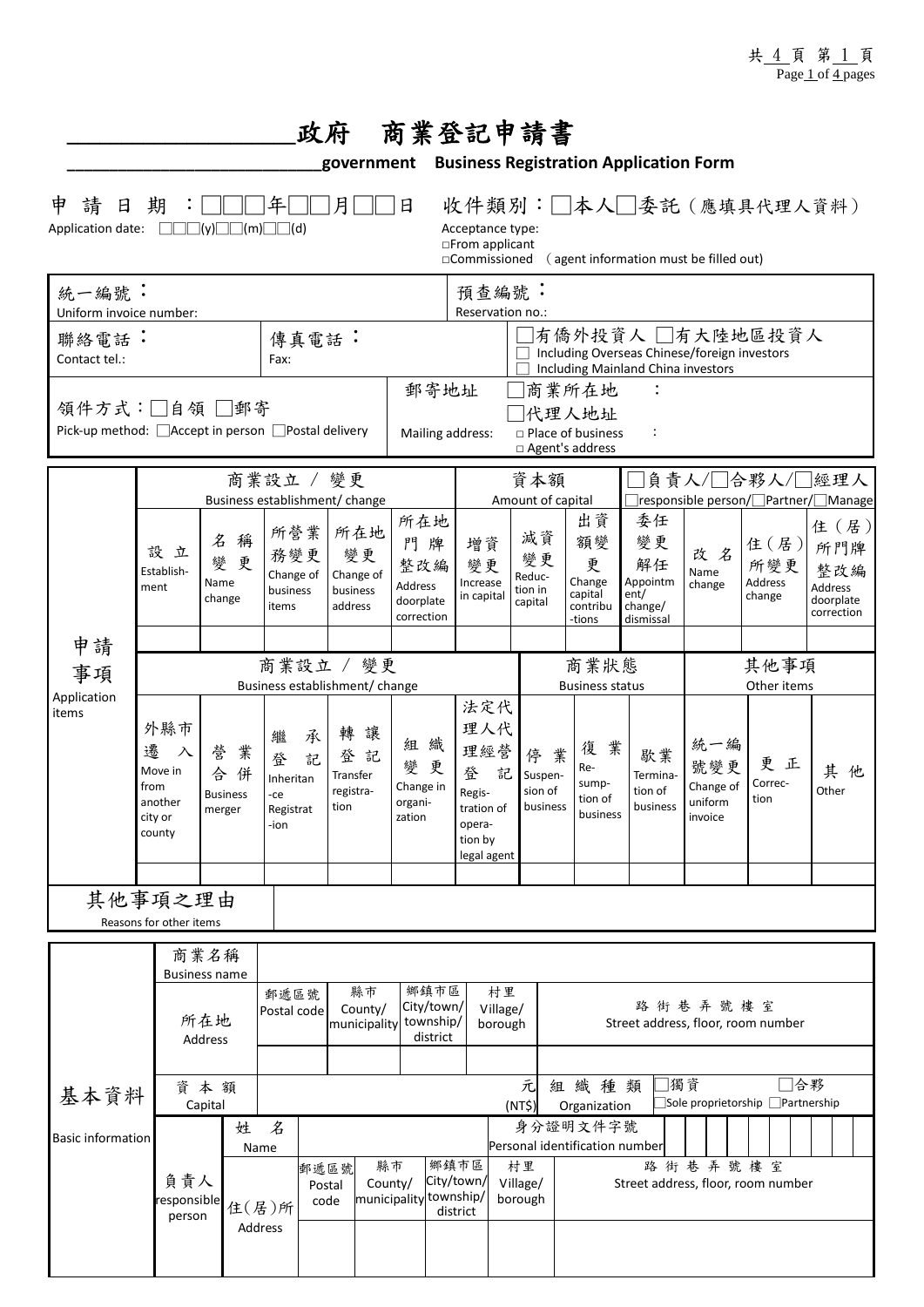## 共 4 頁 第 2 頁 Page 2 of 4 pages

| 停業期間                                                                                                                                                                                                                                                 | 自<br>年<br>月                                                                                                                             | 日      | 起 至 | 年                          | 月     | 日                      | 止 停業 |  |
|------------------------------------------------------------------------------------------------------------------------------------------------------------------------------------------------------------------------------------------------------|-----------------------------------------------------------------------------------------------------------------------------------------|--------|-----|----------------------------|-------|------------------------|------|--|
| Period of suspension of business                                                                                                                                                                                                                     | Suspension of business from __/__/__ to __/__/__                                                                                        |        |     |                            |       |                        |      |  |
| 停業理由                                                                                                                                                                                                                                                 |                                                                                                                                         |        |     |                            |       |                        |      |  |
| Reason for suspension of business                                                                                                                                                                                                                    |                                                                                                                                         |        |     |                            |       |                        |      |  |
| 復業日期                                                                                                                                                                                                                                                 | 年<br>自                                                                                                                                  | 月<br>日 |     | 起 復業                       |       |                        |      |  |
| Business resumption date                                                                                                                                                                                                                             | Resumption of business from                                                                                                             |        |     |                            |       |                        |      |  |
| 歇業日期                                                                                                                                                                                                                                                 | 自<br>年                                                                                                                                  | 月<br>日 |     | 起 歇業                       |       |                        |      |  |
| <b>Business termination date</b>                                                                                                                                                                                                                     | Termination of business from                                                                                                            |        |     |                            |       |                        |      |  |
| 代理人                                                                                                                                                                                                                                                  |                                                                                                                                         |        |     | 聯絡電話                       |       |                        |      |  |
| Agent                                                                                                                                                                                                                                                |                                                                                                                                         |        |     | Contact tel.               |       |                        |      |  |
| 年<br>※核准日期:                                                                                                                                                                                                                                          | 月<br>日                                                                                                                                  |        |     | ※收文號:                      |       |                        |      |  |
| Approval date:                                                                                                                                                                                                                                       | $\Box\Box(y)\Box\Box(m)\Box\Box(d)$                                                                                                     |        |     | Acceptance no.:            |       |                        |      |  |
|                                                                                                                                                                                                                                                      | 業印章<br>商                                                                                                                                |        |     |                            | 負     | 責人印章                   |      |  |
|                                                                                                                                                                                                                                                      | Seal of bussiness                                                                                                                       |        |     | Seal of responsible person |       |                        |      |  |
|                                                                                                                                                                                                                                                      |                                                                                                                                         |        |     |                            |       |                        |      |  |
|                                                                                                                                                                                                                                                      |                                                                                                                                         |        |     |                            |       |                        |      |  |
|                                                                                                                                                                                                                                                      |                                                                                                                                         |        |     |                            |       |                        |      |  |
|                                                                                                                                                                                                                                                      |                                                                                                                                         |        |     |                            |       |                        |      |  |
|                                                                                                                                                                                                                                                      |                                                                                                                                         |        |     |                            |       |                        |      |  |
|                                                                                                                                                                                                                                                      |                                                                                                                                         |        |     |                            |       |                        |      |  |
|                                                                                                                                                                                                                                                      |                                                                                                                                         |        |     |                            |       |                        |      |  |
|                                                                                                                                                                                                                                                      | 貴商業實際經營業務之營業場所應符合都計、建管、消防等法令規定,違反者,應受上開法令之處。請填載內政部訂定之「營業場所土地使用分區管制與建築管理規定查詢表」(表格可向地方政府都<br>。請填載內政部訂定之「營業場所土地使用分區管制與建築管理規定查詢表」(表格可向地方政府都 |        |     |                            |       |                        |      |  |
|                                                                                                                                                                                                                                                      | 實際營業之場所是否符合土地使用分區管制與建築管理規定。                                                                                                             |        |     |                            |       |                        |      |  |
| The business premises in which you conduct your actual business services must comply with urban planning, building management, and fire                                                                                                              |                                                                                                                                         |        |     |                            |       |                        |      |  |
| safety laws and regulations, and any violations shall be punished in accordance with such relevant laws and regulations. Please fill out and submit                                                                                                  |                                                                                                                                         |        |     |                            |       |                        |      |  |
| a "Business Premise Land Use Zoning Control and Building Management Regulation Query Form" determined by the Ministry of the Interior (this                                                                                                          |                                                                                                                                         |        |     |                            |       |                        |      |  |
| form can be obtained from the local government urban planning or building management unit, or from a business premise reservation service                                                                                                            |                                                                                                                                         |        |     |                            |       |                        |      |  |
| counter) to the local government urban planning or building management unit in charge of your place of business when applying for checking<br>whether the actual business premises meet land use zoning control and building management regulations. |                                                                                                                                         |        |     |                            |       |                        |      |  |
|                                                                                                                                                                                                                                                      | ※ 公 務 記 載 蓋 章 欄                                                                                                                         |        |     |                            |       |                        |      |  |
|                                                                                                                                                                                                                                                      |                                                                                                                                         |        |     |                            | ※ 流水號 |                        |      |  |
|                                                                                                                                                                                                                                                      | Official business record seal field                                                                                                     |        |     |                            |       | <b>X</b> Serial number |      |  |
|                                                                                                                                                                                                                                                      |                                                                                                                                         |        |     |                            |       |                        |      |  |
|                                                                                                                                                                                                                                                      |                                                                                                                                         |        |     |                            |       |                        |      |  |
|                                                                                                                                                                                                                                                      |                                                                                                                                         |        |     |                            |       |                        |      |  |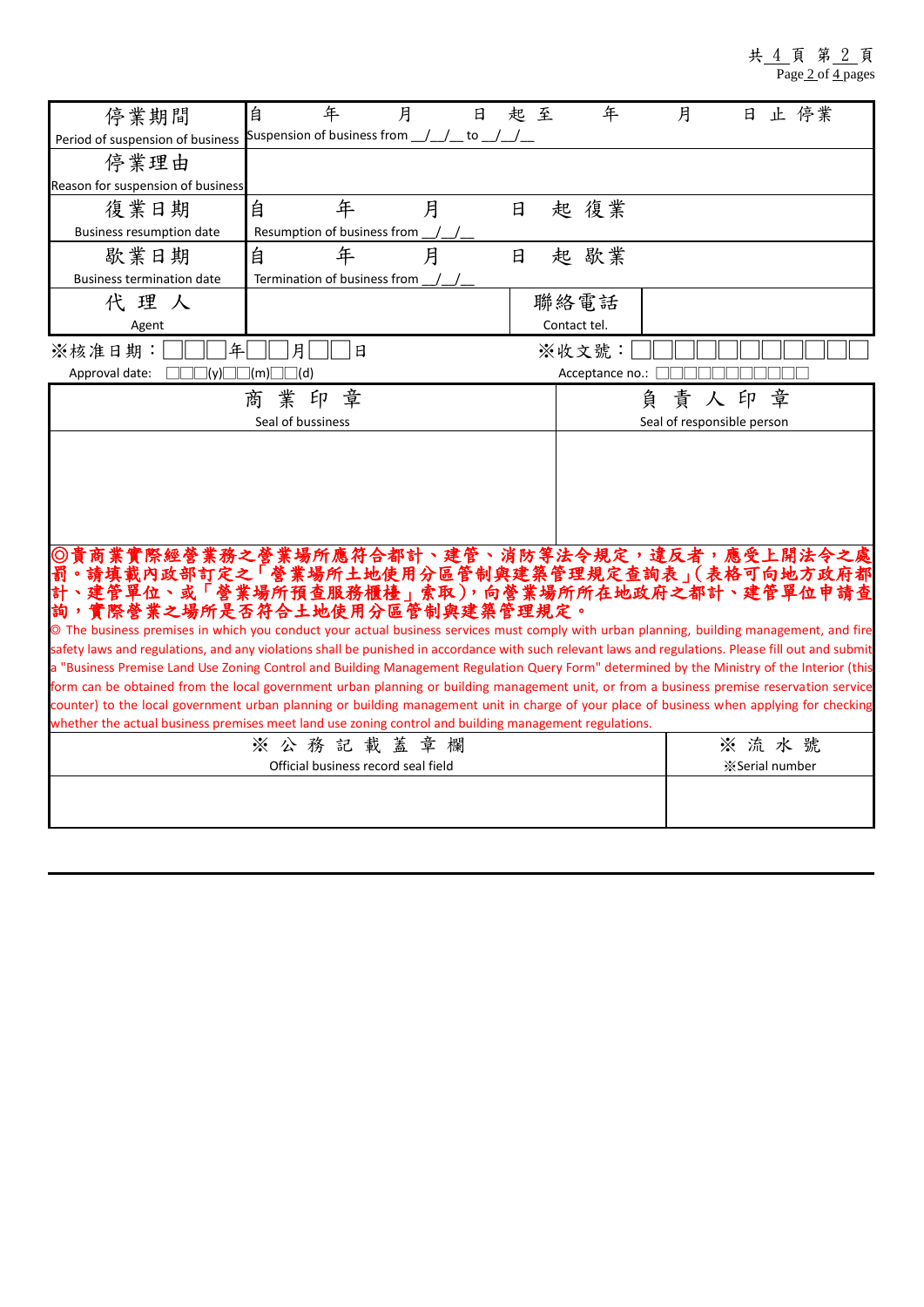|                                                                           | 商業名稱<br><b>Business name</b> |                                                                                                                                              | 商業登記申請書<br>Business registration application form |  |  |  |  |  |
|---------------------------------------------------------------------------|------------------------------|----------------------------------------------------------------------------------------------------------------------------------------------|---------------------------------------------------|--|--|--|--|--|
|                                                                           |                              | 所營業務【主要所營業務請在「#」欄位內打「V」】<br>Business items (please mark a " " in the "#" column for main business items)                                     |                                                   |  |  |  |  |  |
| 項<br>代<br>次<br>Item                                                       | 碼<br>#<br>Business item code | 所营業務說明<br>Types of business                                                                                                                  |                                                   |  |  |  |  |  |
|                                                                           |                              |                                                                                                                                              |                                                   |  |  |  |  |  |
|                                                                           |                              |                                                                                                                                              |                                                   |  |  |  |  |  |
|                                                                           |                              |                                                                                                                                              |                                                   |  |  |  |  |  |
|                                                                           |                              |                                                                                                                                              |                                                   |  |  |  |  |  |
|                                                                           |                              |                                                                                                                                              |                                                   |  |  |  |  |  |
|                                                                           |                              |                                                                                                                                              |                                                   |  |  |  |  |  |
|                                                                           |                              |                                                                                                                                              |                                                   |  |  |  |  |  |
|                                                                           |                              |                                                                                                                                              |                                                   |  |  |  |  |  |
|                                                                           |                              |                                                                                                                                              |                                                   |  |  |  |  |  |
|                                                                           |                              | ※未變更事項免填【所營業務變更時,請填寫所有的所營業務】<br>※Not needed if items have not changed (please fill in all business items if any business items have changed) |                                                   |  |  |  |  |  |
|                                                                           |                              | 合夥人/經理人/法定代理人經營 登記                                                                                                                           |                                                   |  |  |  |  |  |
| 登記事項                                                                      | 名<br>姓<br>Name               | Partner/manager/legal agent business registration<br>身分證明文件字號<br>ID number                                                                   | 出資金額(元)<br>Amount of capital contributions (NT\$) |  |  |  |  |  |
| Registration items                                                        |                              | (居)<br>住                                                                                                                                     | 所 Address                                         |  |  |  |  |  |
| 負責人                                                                       |                              |                                                                                                                                              |                                                   |  |  |  |  |  |
| (獨資免填)<br>responsible person<br>(not needed for a sole<br>proprietorship) | $\left($                     |                                                                                                                                              |                                                   |  |  |  |  |  |
| 合夥人                                                                       |                              |                                                                                                                                              |                                                   |  |  |  |  |  |
| Partner                                                                   |                              |                                                                                                                                              |                                                   |  |  |  |  |  |
| 合夥人<br>Partner                                                            |                              |                                                                                                                                              |                                                   |  |  |  |  |  |
| 經理人                                                                       |                              |                                                                                                                                              |                                                   |  |  |  |  |  |
| Manager                                                                   |                              |                                                                                                                                              |                                                   |  |  |  |  |  |
| 法定代理人                                                                     |                              |                                                                                                                                              |                                                   |  |  |  |  |  |
| 經營<br>Operating legal agent<br>以下資料欄位為                                    | 自由填載欄位」                      |                                                                                                                                              |                                                   |  |  |  |  |  |

The following information fields are optional